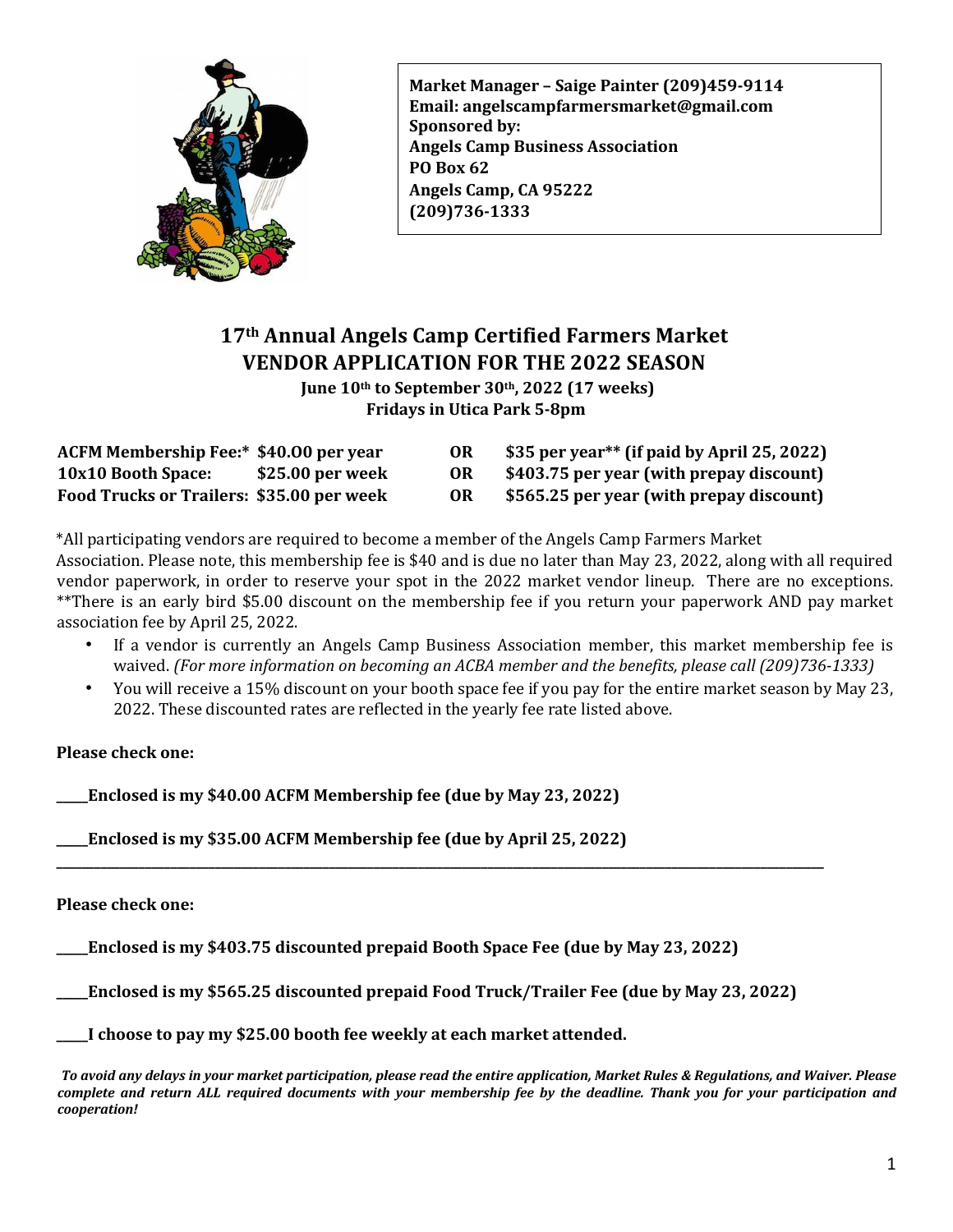**Please return this signature page to Market Manager by May 23, 2022.**

## **VENDOR INFORMATION**

| Information for main person running the booth (owner or employee): |                                                                                   |                                                                                                                                                                                                                              |
|--------------------------------------------------------------------|-----------------------------------------------------------------------------------|------------------------------------------------------------------------------------------------------------------------------------------------------------------------------------------------------------------------------|
|                                                                    |                                                                                   |                                                                                                                                                                                                                              |
| <b>Emergency Contact:</b>                                          |                                                                                   |                                                                                                                                                                                                                              |
|                                                                    |                                                                                   |                                                                                                                                                                                                                              |
|                                                                    |                                                                                   |                                                                                                                                                                                                                              |
| What type of vendor are you? Please check only one:                |                                                                                   |                                                                                                                                                                                                                              |
|                                                                    | <b>AGRICULTURAL PRODUCTS (fruits, vegetables, flowers, plants, etc.)</b>          |                                                                                                                                                                                                                              |
|                                                                    | <b>FOOD PRODUCTS (baked, cooked products, beverages, preserves)</b>               |                                                                                                                                                                                                                              |
|                                                                    | ARTISAN PRODUCTS (Handmade crafts such as jewelry, soap, furniture, candles, etc) |                                                                                                                                                                                                                              |
|                                                                    | LOCAL BRICK & MORTAR BUSINESS (retail, real estate, home improvement, etc)        |                                                                                                                                                                                                                              |
|                                                                    | candidates at the Farmers Market.                                                 | Sorry, we do not allow direct sales companies (Tupperware, Scentsy, Avon, etc) or political organizations or<br>Local non-profit community agencies or service organizations are permitted and should request our Non-Profit |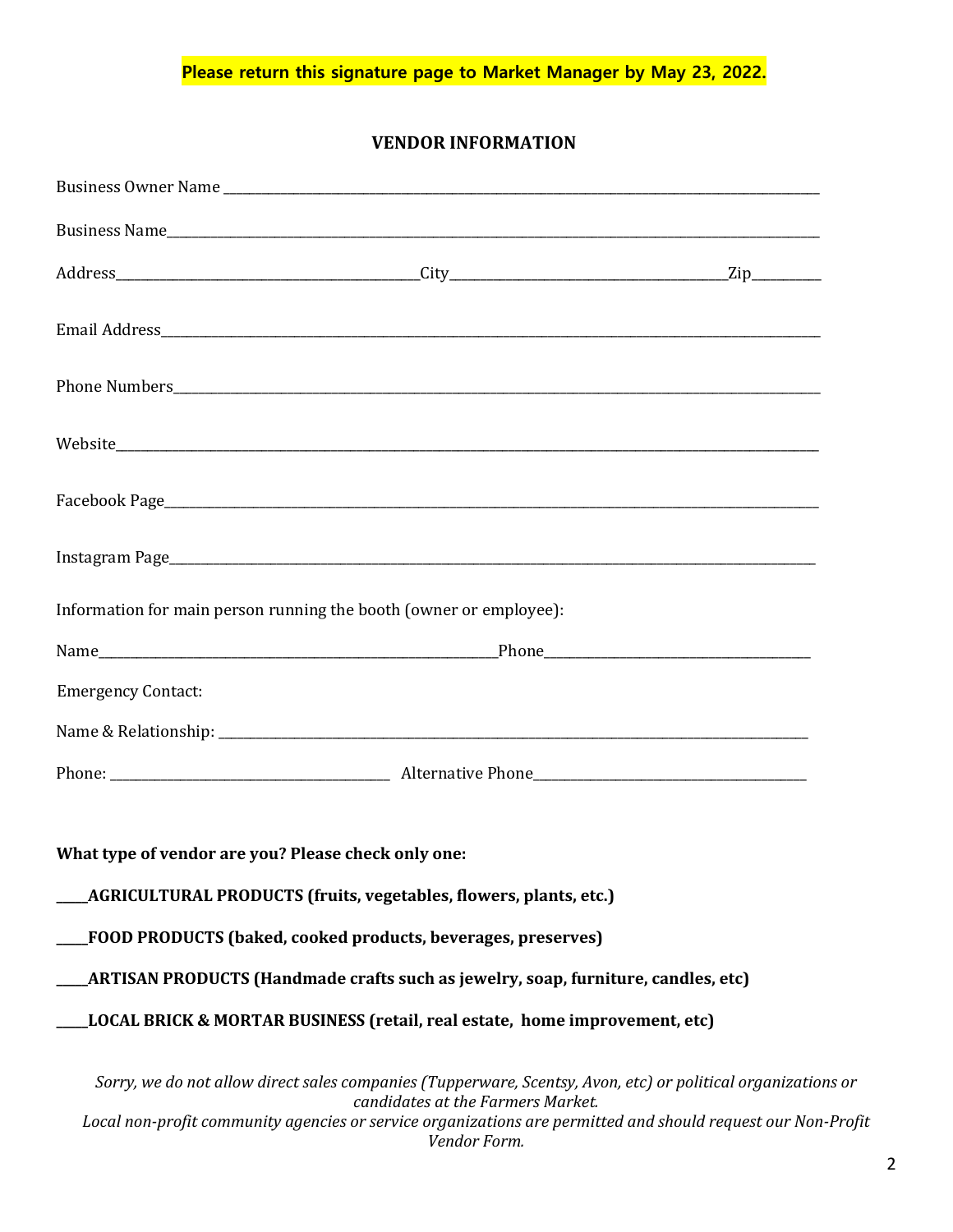## **Please return this page to Market Manager by May 23, 2022**

**What products do you intend to sell at Angels Camp Farmers Market?** Please provide a complete and comprehensive list, including a brief description if necessary.

AGRICULTURAL PRODUCTS (Fruits, vegetables, plants, etc.) You may attach your CPC to your list if you will be selling all or the majority of produce on the certificate.

FOOD PRODUCTS (Baked/cooked products, beverages, preserves, etc.) \*\*List all items to be sold\*\*

**ARTISAN PRODUCTS** (Crafts such as jewelry, cosmetics, handmade furniture, candles, etc. Upcycled, repurposed or vintage items are allowed, but only upon market manager approval. This market is juried, so duplicate handcrafted vendors may not be allowed. Please, no garage sale type items.)

**BRICK & MORTAR BUSINESS** (Products sold in your store, brochures about your services, promotional items).

**Please return this page to Market Manager by May 23, 2022.**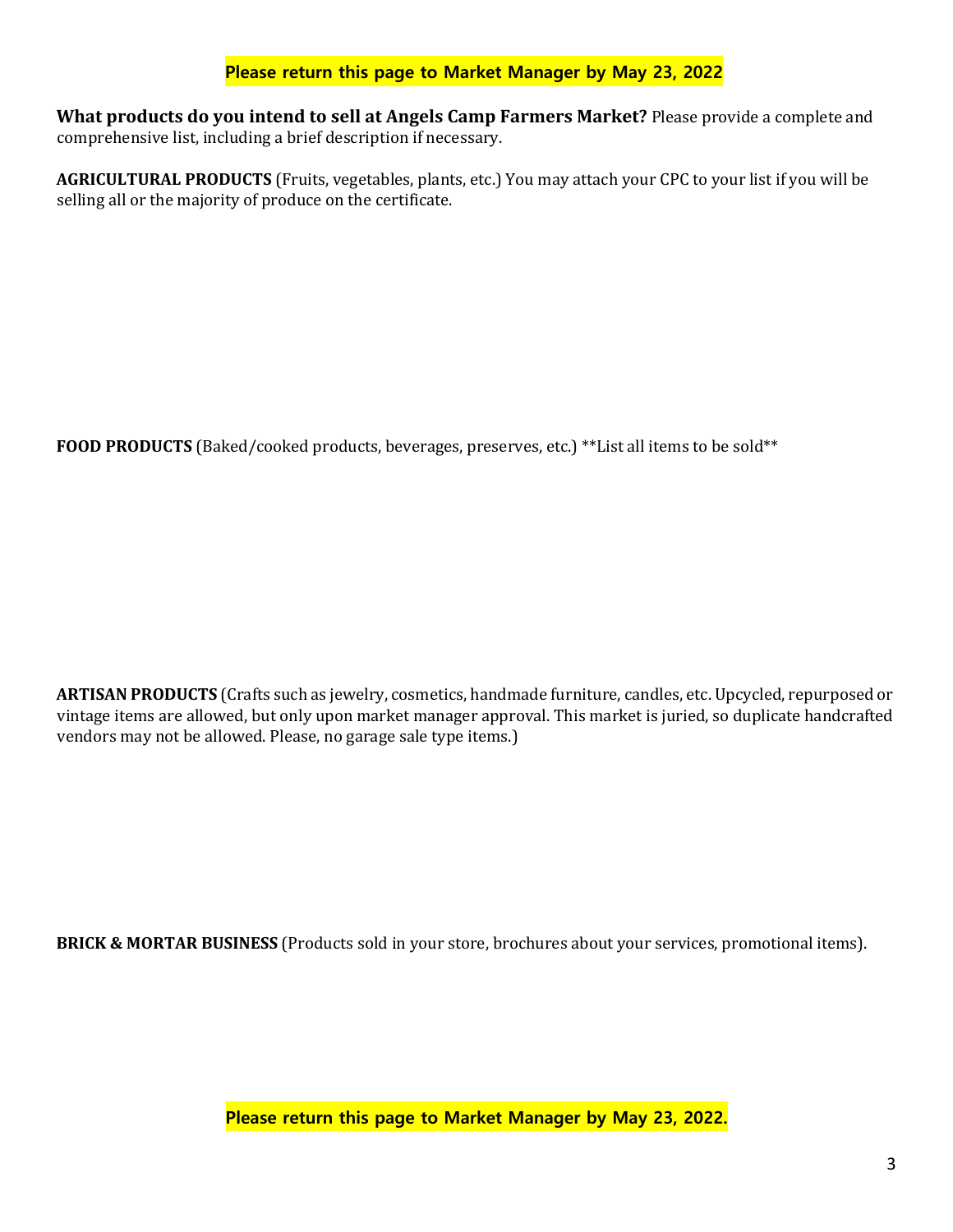## *\*\*Please note, if accepted as a vendor, the following current documentation is required before being allowed to sell at the market.*

## *ALL VENDORS:*

- Certificate of General Liability insurance naming Angels Camp Business Association and City of Angels Camp additional insured, \$1,000,000 minimum.
- Copy of California State Board of Equalization Resale Permit, if applicable
- Rules and Regulations Signature Page (Page 11)
- Signed Vendor Waiver for Participation (Pages 12)
- Vendor Application (Pages 1-3)

### *CERTIFIED FARMERS:*

- 2022 Certified Producers Certificate (CPC)
- Farmers 2022 2nd Certificate and Authorization Letter, if applicable
- State Food Processors Registration, if applicable
- Organic Certification/Registration, if applicable
- Nursery License, if applicable

## *FOOD VENDORS:*

- Copy of Calaveras County Environmental Health Permit (TFFP)
- Copy of Cottage Food Operation annual registration permit, if applicable
- Copy of Mobile Food Facility Permit from Calaveras County Environmental Health, if a food truck/trailer.

#### *Please note: Applications are not complete and will not be considered until the membership fee has been paid and all required documents submitted to the Market Manager. To avoid any delays in your market* participation, please read the entire application, Market Rules & Regulations, and *Waiver.* Please complete, sign and return ALL required documents with your membership fee by the deadline to the following address:

**Angels Camp Business Association PO** Box 62 Angels Camp, CA 95222

**Please make checks or money orders payable to: Angels Camp Business Association** 

**Please return the items requested on this page to Market Manager by May 23, 2022.**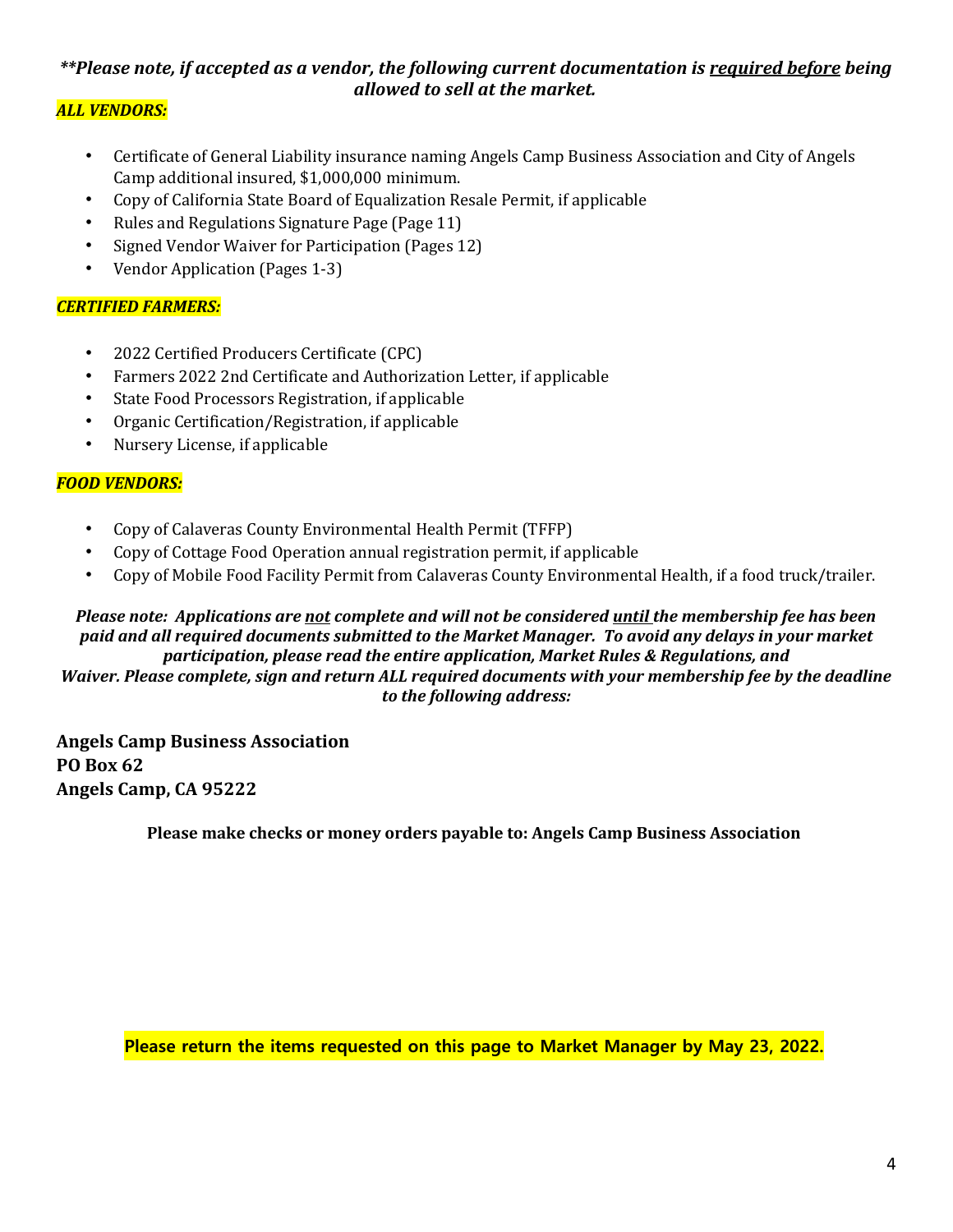# **Market Rules and Regulations Angels Camp Certified Farmers Market**

**2022**

**Sponsored by: Angels Camp Business Association**  P.O. Box 62 Angels Camp, CA 95222

**Saige Painter Market Manager (209)459-9114**



**The Angels Camp Farmers Market is a non-profit event. The Angels Camp Business Association is a 501(c)6 tax exempt California Corporation and relies on the generosity and support of individuals and businesses in our community to sponsor this beneficial weekly summertime event.** 

## **Certified Farmers Market**

The Angels Camp Farmers Market is a Certified Farmers Market and is operated in accordance with regulations established in the California Code of Regulations, Title 3. The Market has been certified by the Calaveras County Department of Agriculture as a direct marketing outlet for producers of certified and noncertified agricultural products. These producers may sell their agricultural products directly to the consumer. Producers must comply with all applicable Federal and State Laws regarding packaging requirements and reusing fruit and vegetable containers. All produce must meet minimum quality standards, as specified by Federal and State regulations. The Market Manager has the authority to ask that produce not meeting minimum quality standards be removed on any given Market Day. Producers whose products do not meet minimum quality standards are subject to Market suspension upon re-occurrence.

No selling of alcohol or alcoholic products will be allowed at the Market except for the beer and wine booth sponsored by the Angels Camp Business Association. The purpose of the beer and wine booth is to promote and support local wineries and to help Angels Camp Business Association promote the Market. No selling of pharmaceutical products will be allowed in the Market.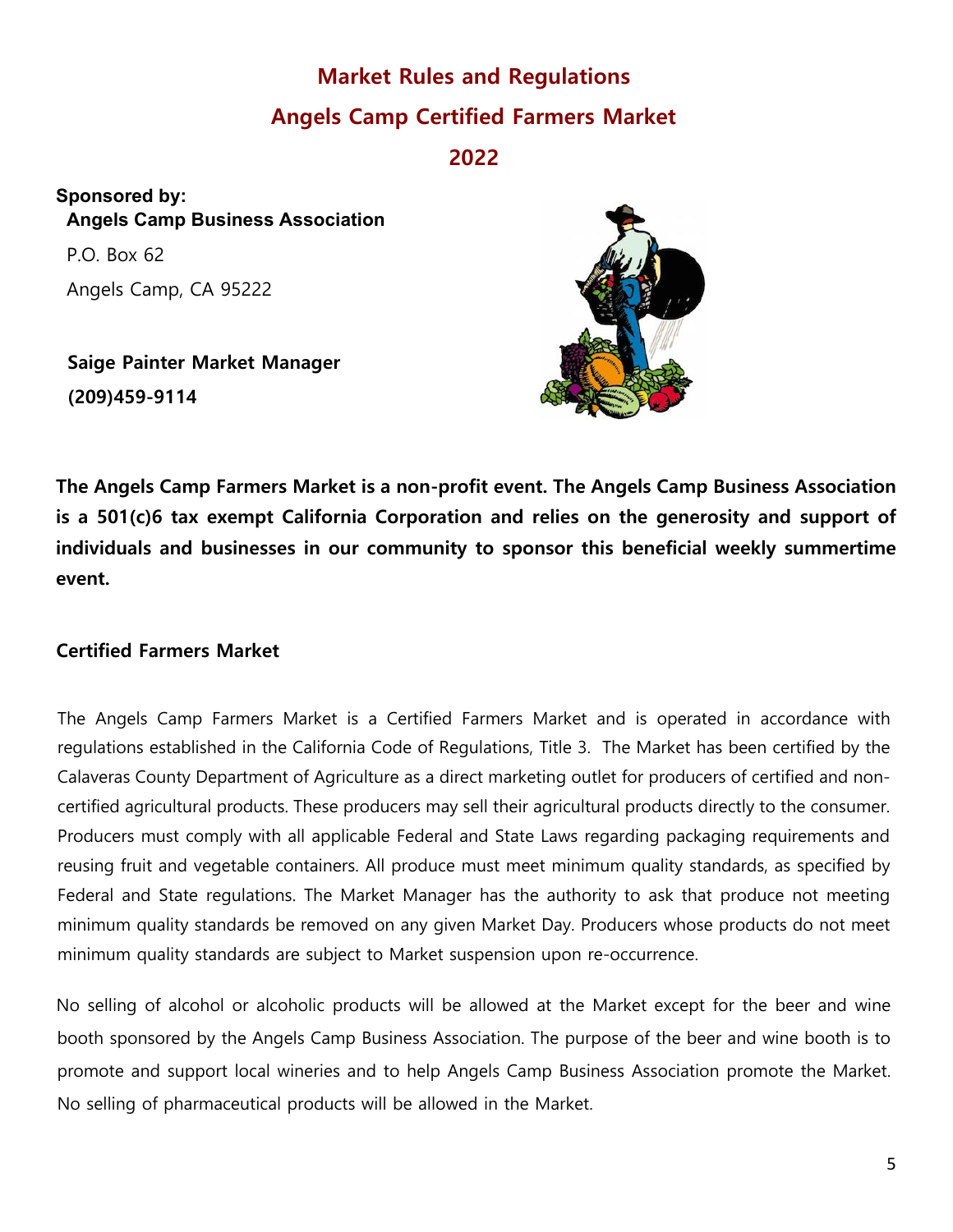## **Rules and Regulations for sellers of Certifiable Agricultural Products**.

Sellers in this category are those who have grown or produced the products they sell on a facility which the seller controls.

- All certified agricultural products must be sold in accordance with State Direct Marketing Regulations for Certified Producers (Cal. Code of Regs., Tit. 3, § 1392.) copies available upon request or you can find at www.cdfa.ca.gov/is/pdfs/Regulations/CFMP\_Language.pdf
- All sellers of certified agricultural products must obtain a Certified Producer's Certificate issued by the Agricultural Commissioner from the county in which the produce is grown. All products for sale must be listed on the certificate and an embossed photocopy certificate must be provided to the Market Manager 30 days prior to the Market opening and a copy shall accompany the certified agricultural products during transportation and be posted at the Market at all times in a visible manner.
- All scales must bear current seal from the County Sealer of Weights and Measures.
- All certified sellers must have banner sign on back of booth or front of table with business or farm name, city of origin and method of growing preferred. Banner must be at least 3' in length.
- If you are authorized to accept WIC vouchers, you must always have your WIC signage and certificate on display.

**Second Certificates:** A certified producer may sell for another certified producer provided that the seller is also selling his/her own product, he/she displays both growers' certificates, and he/she notifies Market staff that he/she is selling for another producer. At least 50% of primary certificate holder's produce for sale must be of his/her own production.

**Food Sampling** shall be conducted (If the local health authority approves, distribution of samples) in the following manner

- Keep samples in clean covered containers
- Use toothpicks, tongs, rubber gloves or disposable utensils to distribute
- Dispose of pits, peels, food waste and rubbish in leak-proof garbage receptacles with close fitting lids.
- Use clean disposable plastic gloves when cutting produce for samples and provide temporary hand washing and utensil cleaning facilities.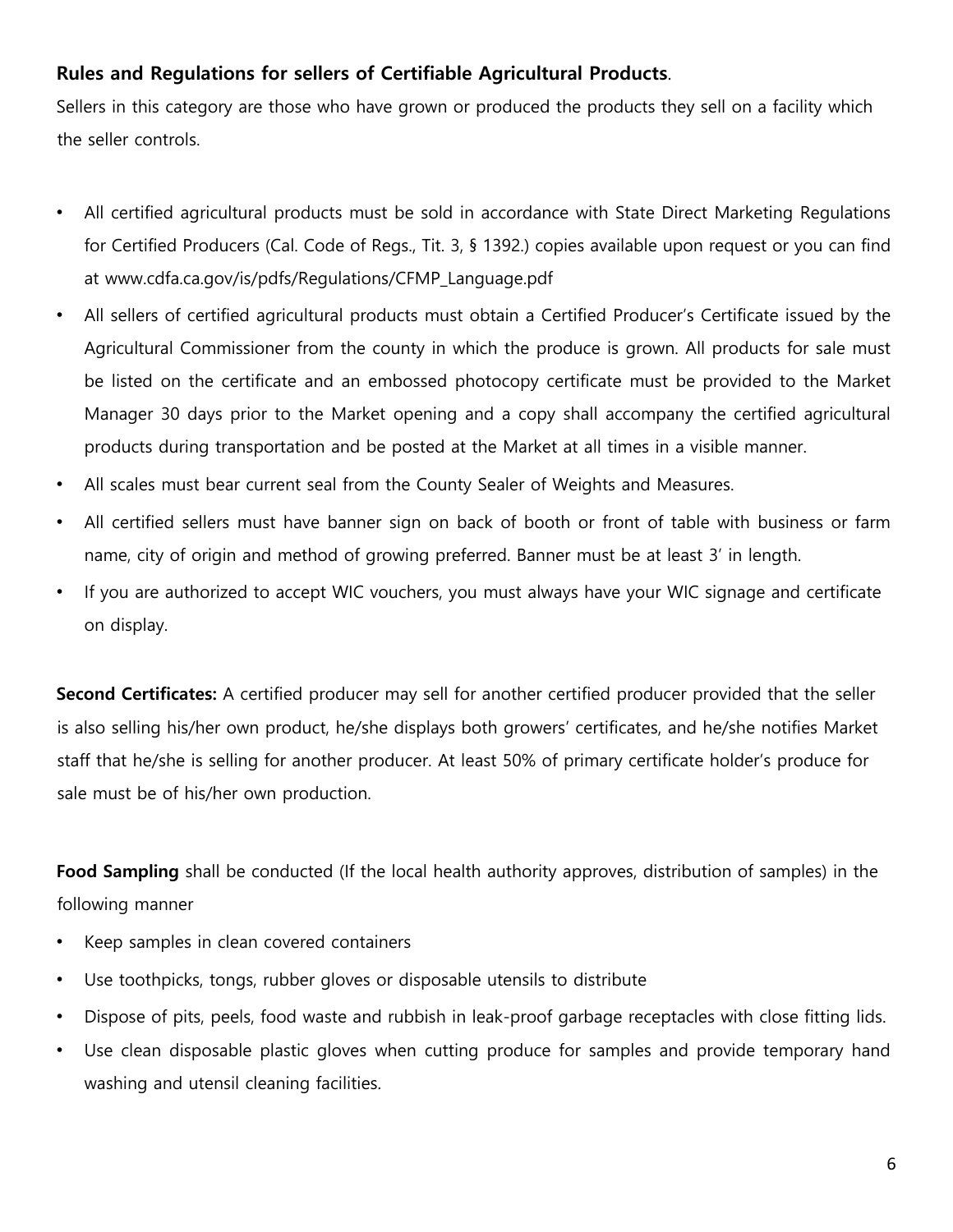- Utensils and cutting surfaces must be washed and sanitized (use a chlorine solution of one teaspoon or capful of liquid bleach per gallon of water).
- Cutting surfaces must be smooth, non-absorbent, and easily cleaned.
- **Smoking or animals of any kind are NOT permitted at the booths or eating areas.**

## **Rules and Regulations for Sellers of Prepared Food Products**.

Sellers of prepared food products must provide a copy of their Calaveras County Temporary Food Facility Permit (TFFP) or application and permit fees paid by market opening and must have a copy of the TFFP in their booth and on display at all times. The health inspector will be on site at various times. All food items must be always kept at least 6" off the ground. A copy of the Temporary Food Facility Operating Requirements document can be obtained directly from the Calaveras County Environmental Health Department website.

## **General Rules for ALL Sellers**

- Resale of products at the Market is prohibited (unless you are an approved vintage vendor)
- Sellers shall only display or advertise items that have been approved for sale and Market Manager has the right to refuse a product for any reason.
- Sellers must post prices of all products being sold. Collusion among sellers to raise or lower prices or any attempt to influence a seller to increase or decrease prices is strictly prohibited.
- All required permits and licenses shall be displayed prominently during selling hours. This includes, but is not limited to, the Certified Producer's Certificate (state law), Organic Registration, Nursery Stock License and Nursery Seller's Permit (state law), County Health Permit (for Temporary Food Facility or Mobile Food Facility), WIC participation document and Business License. Each seller is required to collect and report their own sales tax, if applicable.
- The FM Board of Directors sets booth fees. All sellers must pay the booth fees according to the current booth fee schedule set by the ACBA (Angels Camp Business Association) Board. Each seller is responsible for paying his or her booth fee to the Market Manager during the designated booth fee payment hours. Booth fees will not be waived or postponed for any reason.
- Booth fees can be paid weekly or yearly. Booth fees can be reduced by 15% by paying for the entire 17-week package in advance by May 23, 2022. Please refer to page 1 of the vendor application for current booth fee pricing and discounts.
- Farmers Market Association Membership Fee. This fee must be paid 30 days prior to the start of market and will confirm your spot for the season. This fee covers advertising for your business on the Farmers Market social media pages, as well as general Market advertising in the form of signs,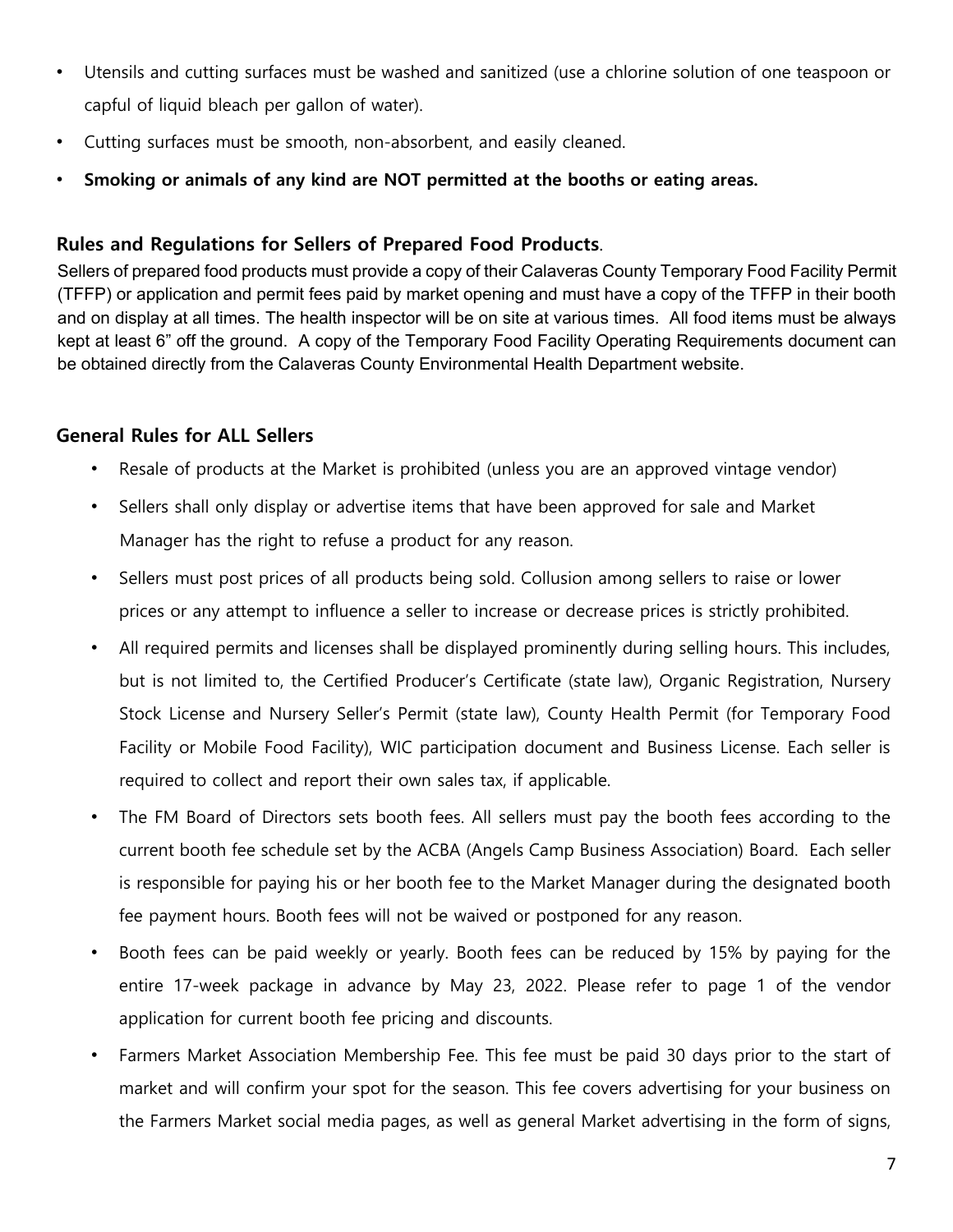banners, posters, flyers, print ads, etc. This fee also helps to offset the cost associated with renting the park facilities (kitchen, pavilion) every Friday night of market season.

• All vendors must have a hand washing station or hand sanitizer on site in booth.

#### **Liability Insurance**:

Each vendor is responsible for their insurance and must provide a copy of their liability insurance naming Angels Camp Business Association and the City of Angels Camp as an additional insured. This can be easily obtained from your insurance carrier. If you do not have Liability Coverage it is not difficult nor expensive to obtain it. Ask the Market Manager for additional information.

The exhibitor expressly releases Angels Camp Business Association, the City of Angels, all volunteers, and sponsors from all liability for any damage, injury or loss of any person or goods, which may arise from the rental and occupation of Angels Camp Farmers Market space by the vendor, and vendor agrees to hold the Angels Camp Farmers Market sponsors harmless of any loss by reason thereof. The sponsors of the event assume no risk.

**Absolutely NO dogs will be allowed at the market in the certified designation area** and any dogs or pets accompanying vendors in the NON-Certified designation area MUST be on a leash.

#### **Booth Space Assignments**

Sellers must accept the booth space assigned by the Market Manager and Market Manager reserves the right to shift people around, if necessary, as new vendors enter the market or leave. Every consideration for maximizing booth location will be made however, and continuity of booth location is always a priority. If you miss more than 2 markets a month, you will risk the chance to no longer be guaranteed your regular space.

#### **Cancellations**

Sellers must notify the market manager of a cancellation within 24 hours of the market start time either by phone, email, or text message. After the second NO SHOW without prior notification, the market manager reserves the right to give their semi-permanent booth space to someone more consistent for the duration of the season or charge a penalty of \$25 that must be paid before returning to the market lineup. If the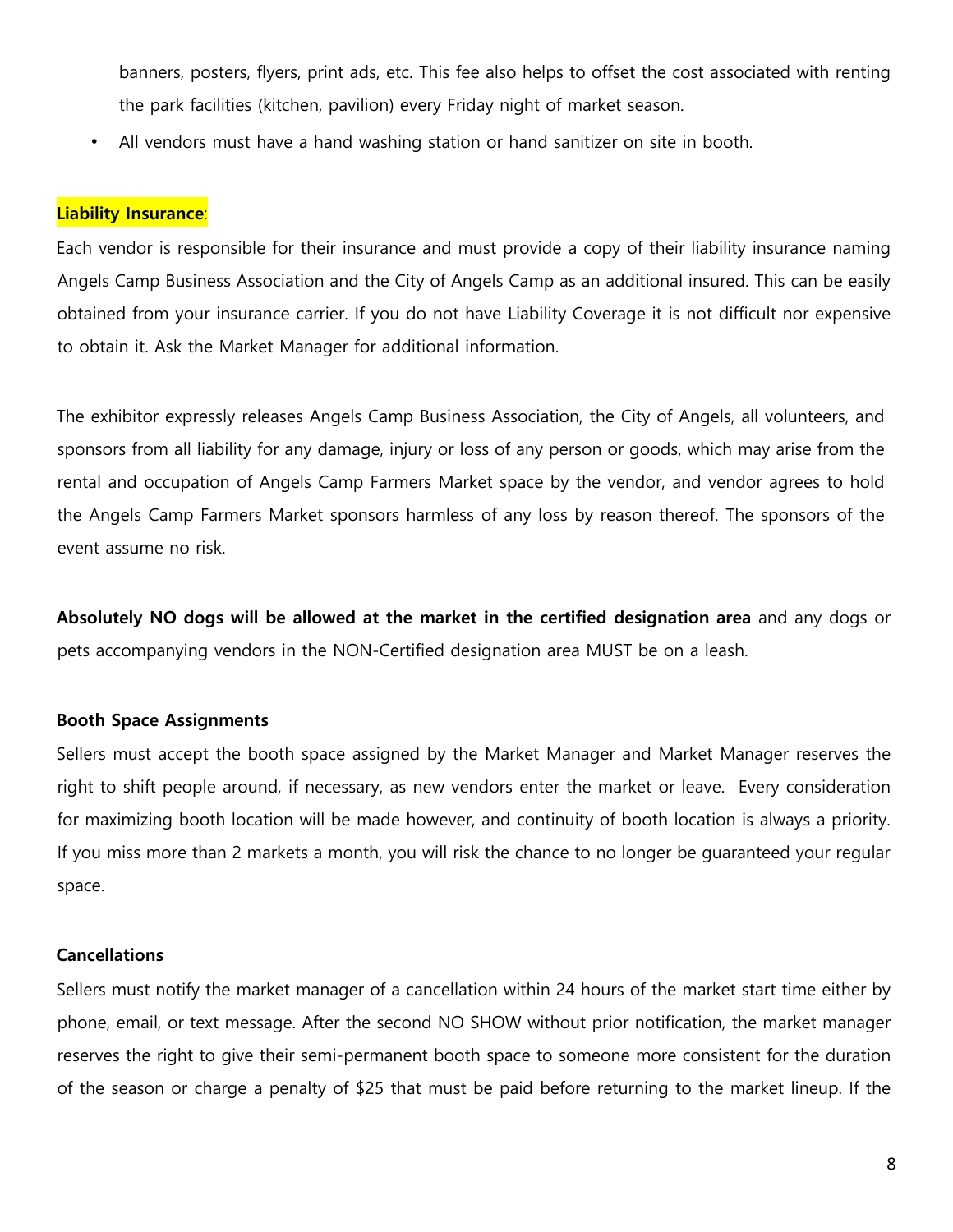market fees have been paid in advance in full, sellers will always be welcome to attend the market at any time however **after two NO SHOWS, their usual booth space may NOT be reserved**.

#### **Booth Setup**

Sellers must arrive at the market **no later than ONE hour before published start time of 5pm. Please have your booth set up for business by 4:30** as we get early bird shoppers at that time and there is no way to keep them from entering a public park. Mid-way thru the market season, due to the sun setting earlier, the market visitors may start to arrive at 4pm and sellers are ENCOURAGED to be set up by 4pm for maximum sales opportunity. Sellers must not leave the market before the published closing time of 8 pm and must leave no later than one hour after the market closes.

#### **Parking**

**ALL vendors and those staffing booths MUST move their vehicles from all park parking spots by the start of market time. Vendors must park up top, on Hwy 49/Main Street, or can tandem park in the dirt lot adjacent to the paved parking area, IF the weeds have been cleared to prevent a fire hazard. This is to ensure maximum parking for customers.**

Sellers will be required to provide their vehicle make and model and license plate number and all sellers understand that if they are found in violation of this rule, after TWO written violation notices from market manager, they will not be allowed back to participate in the market. If Sellers have a handicap placard, you are exempt from this rule but please leave the designated handicap spaces available for our customers.

#### **Conduct**

Sellers must maintain their booth spaces in a safe, clean, and sanitary condition. Each seller shall remove all equipment, containers, waste, and trimmings before leaving the Market.

**Sellers shall not use the Market trashcans but are welcome to place trash in the Cal Waste dumpster, if available.** 

Sellers shall be honest and shall conduct themselves at all times in a courteous and businesslike manner. Rude, abusive, or other disruptive or offensive conduct is not permitted. Conduct by sellers that is materially and seriously prejudicial to the reputation or operation of the Market is not permitted. It is the Market Manager's right to require all vendors to share the same commitment to adding value to the markets success and reputation by conducting themselves in a positive and friendly manner.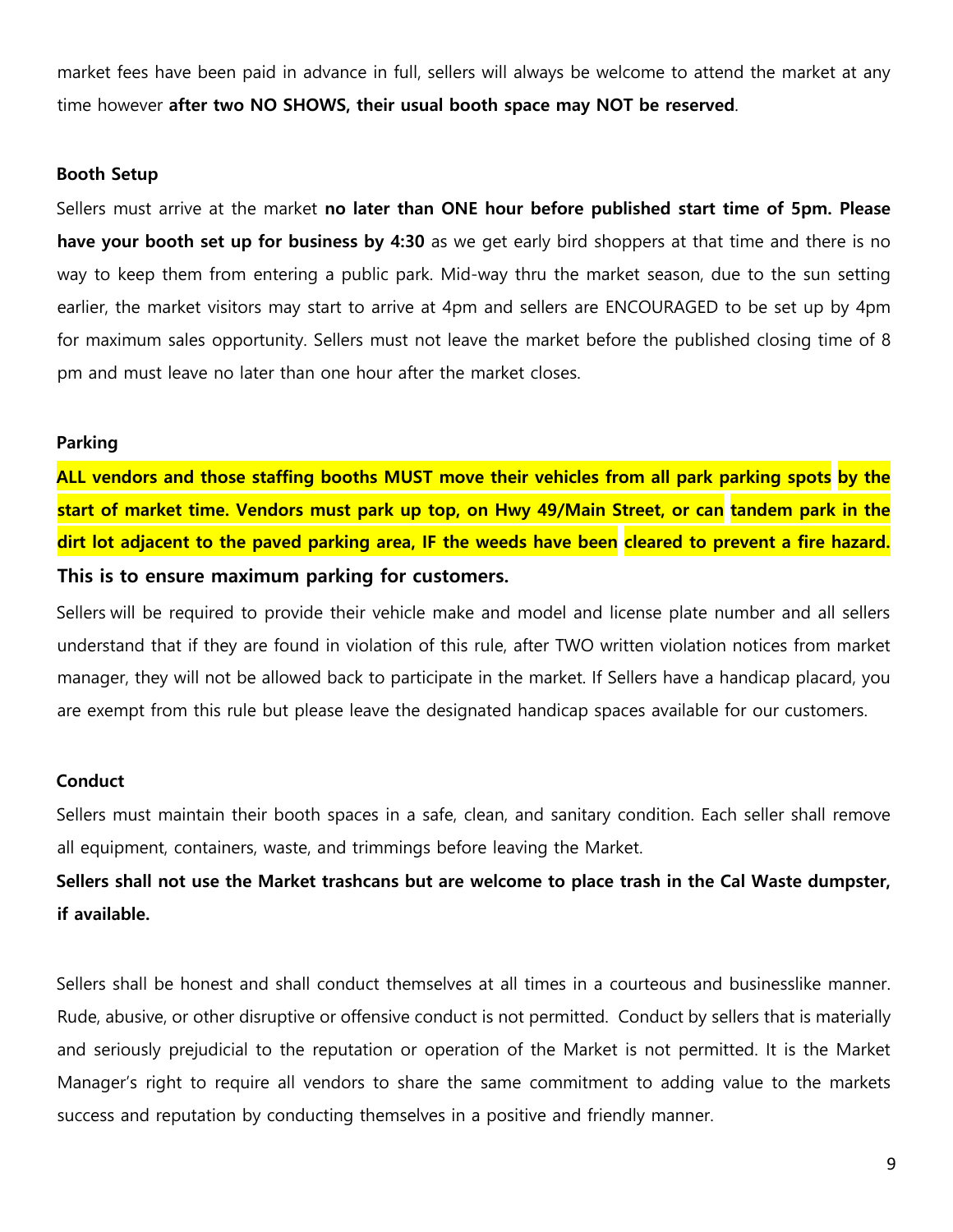It is also the Market Manager's right to eliminate those vendors who do not share this same standard of conduct. Sellers experiencing any difficulty with customers or sellers MUST refer the matter promptly to the Market Manager.

#### **Market Basket Raffle**

As it was a successful and popular fundraiser, we will continue the weekly basket raffle! Once or twice a month we will ask each vendor to donate an item or coupon to a raffle prize basket that one lucky market winner will take home. The Market association will be selling raffle tickets for the basket to raise additional funds for future market events, (themed nights, activities for kids, entertainment, beverages, etc.) The winning ticket will be announced at the end of the night.

This is a great way to familiarize market visitors with vendors/products that they might not have ordinarily visited/purchased and will generate even more excitement at market! We greatly appreciate your support and donations!

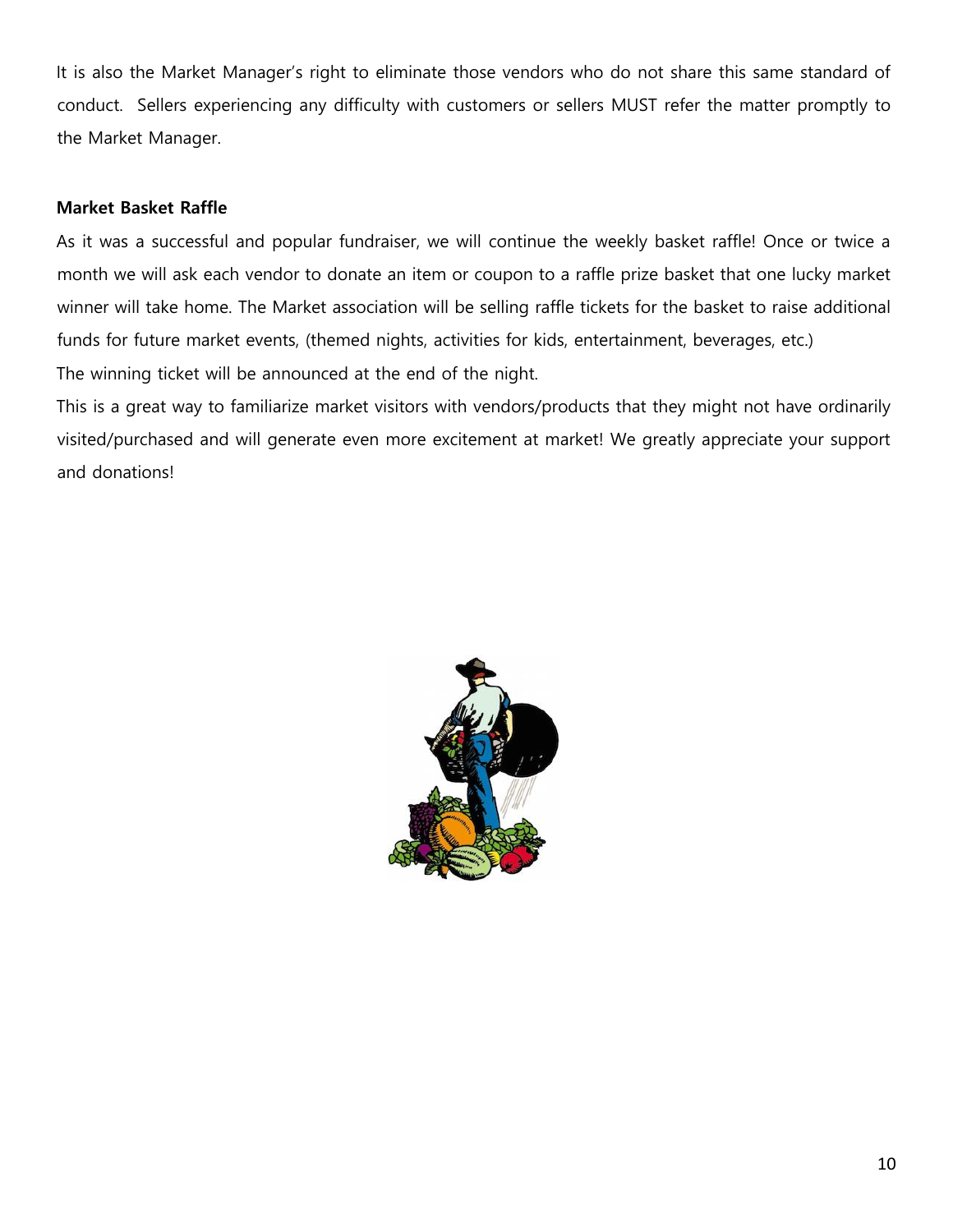## **Angels Camp Certified Farmers Market Sponsored by Angels Camp Business Association PO Box 62, Angels Camp CA 95222 Rules and Regulations 2022**

I have read and understand the Rules and Regulations for the 2022 Angels Camp Certified Farmers Market.

My signature below confirms that I agree to abide by the Rules and Regulations.

| License plate number____________________________ Color of Vehicle _______________                                                       |  |  |  |  |
|-----------------------------------------------------------------------------------------------------------------------------------------|--|--|--|--|
|                                                                                                                                         |  |  |  |  |
| License plate number _____________________________Color of Vehicle______________                                                        |  |  |  |  |
|                                                                                                                                         |  |  |  |  |
|                                                                                                                                         |  |  |  |  |
|                                                                                                                                         |  |  |  |  |
|                                                                                                                                         |  |  |  |  |
| Please return this signature page to Market Manager by May 23, 2022.<br>Keep pages 5-10 of Market Rules & Regulations for your records. |  |  |  |  |
|                                                                                                                                         |  |  |  |  |